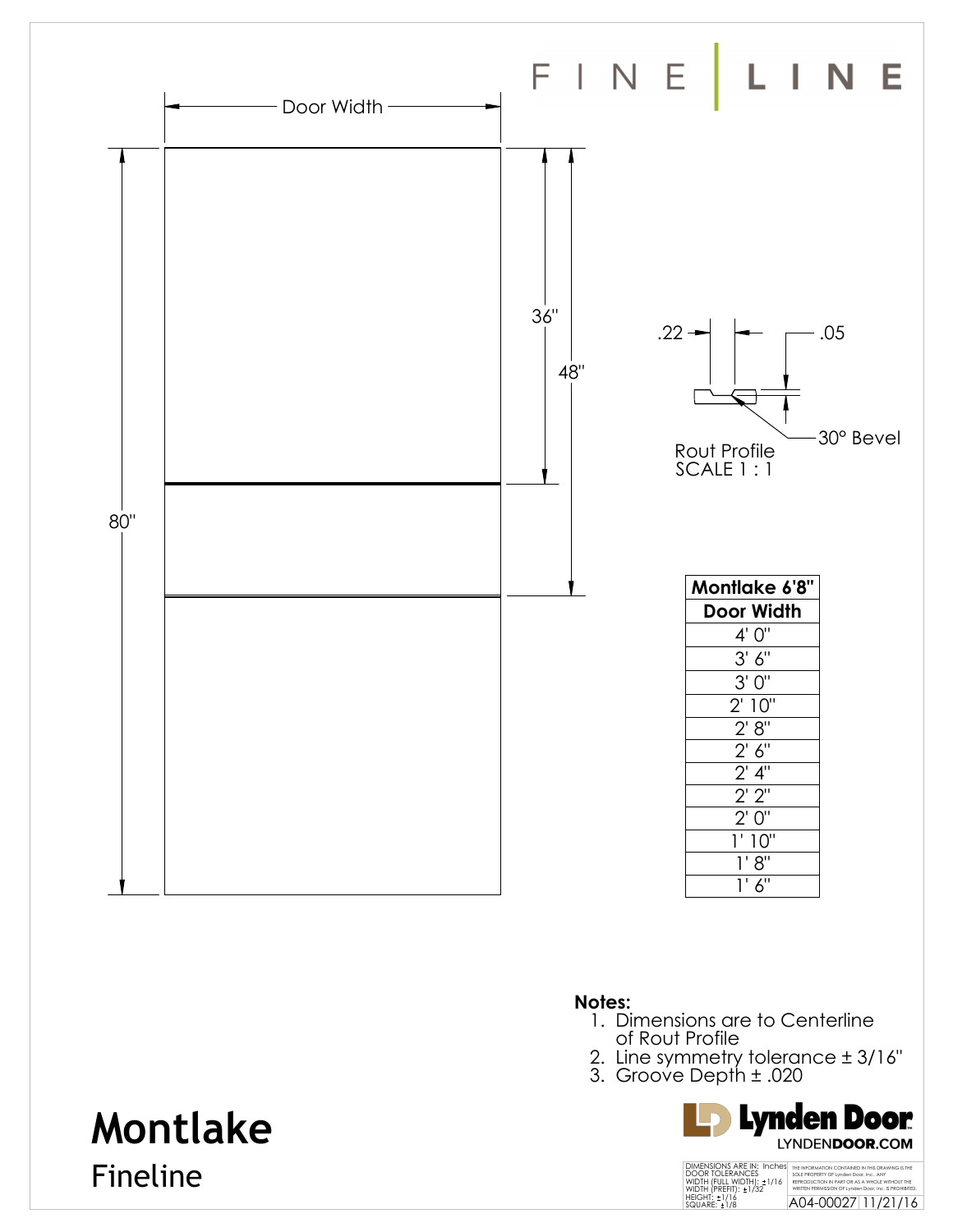

- 1. Dimensions are to Centerline of Rout Profile
- 2. Line symmetry tolerance ± 3/16"
- 3. Groove Depth ± .020



# **Montlake**

Fineline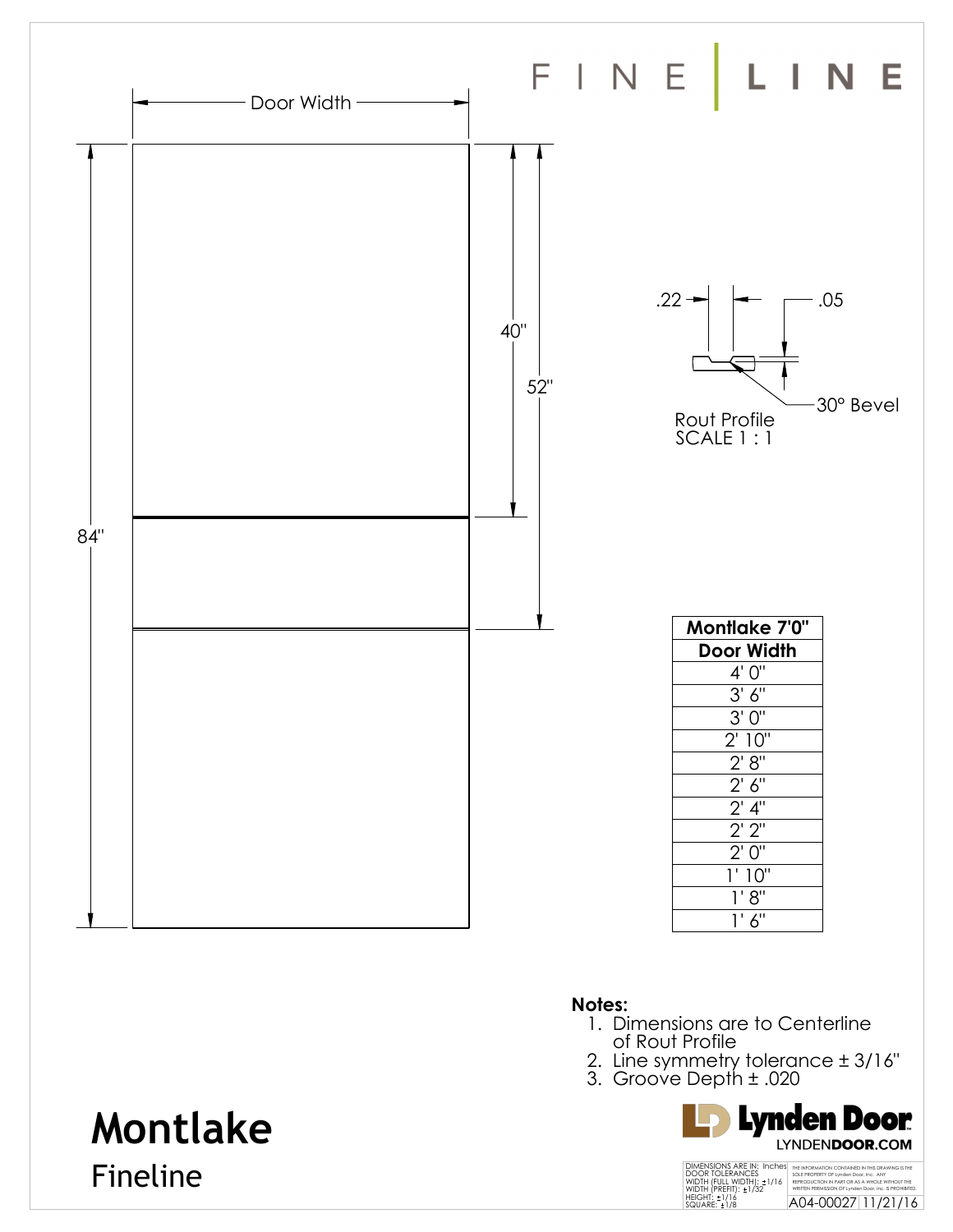

- 1. Dimensions are to Centerline of Rout Profile
- 2. Line symmetry tolerance ± 3/16"
- 3. Groove Depth ± .020



## THE INFORMATION CONTAINED IN THIS DRAWING IS THE SOLE PROPERTY OF Lynden Door, Inc. ANY<br>REPRODUCTION IN PART OR AS A WHOLE WITHOUT THE<br>WRITTEN PERMISSION OF Lynden Door, Inc. IS PROHIBITED.<br>A04-00027 11/21/16 DIMENSIONS ARE IN: Inches<br>DOOR TOLERANCES<br>WIDTH (FULL WIDTH): ±1/16<br>WIDTH (PREFIT): ±1/32<br>HEIGHT: ±1/16<br>SQUARE: ±1/8

# **Montlake**

Fineline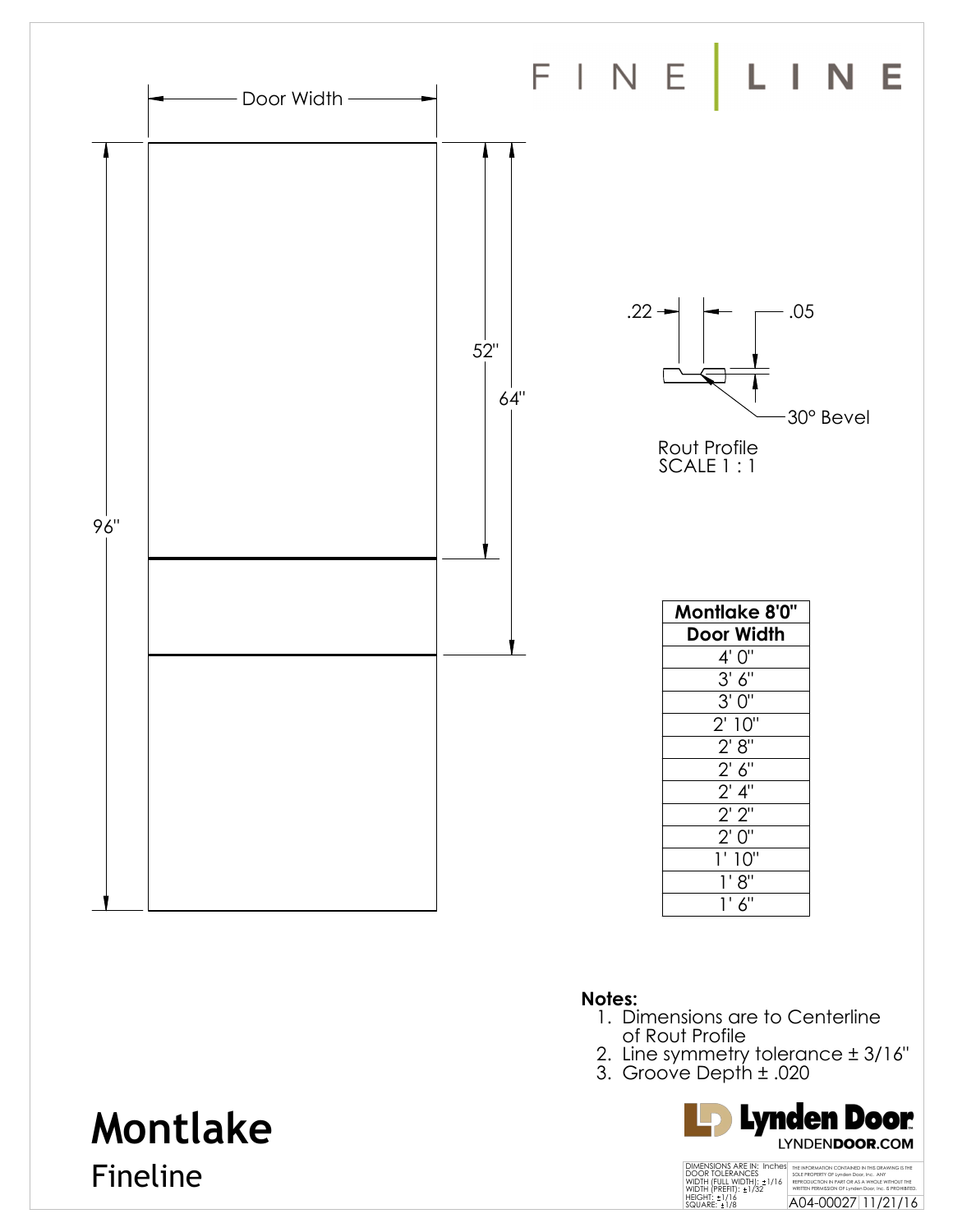

- 1. Dimensions are to Centerline of Rout Profile
- 2. Line symmetry tolerance ± 1/32"
- 3. Groove Depth ± .020



## **Montlake**

Fineline GA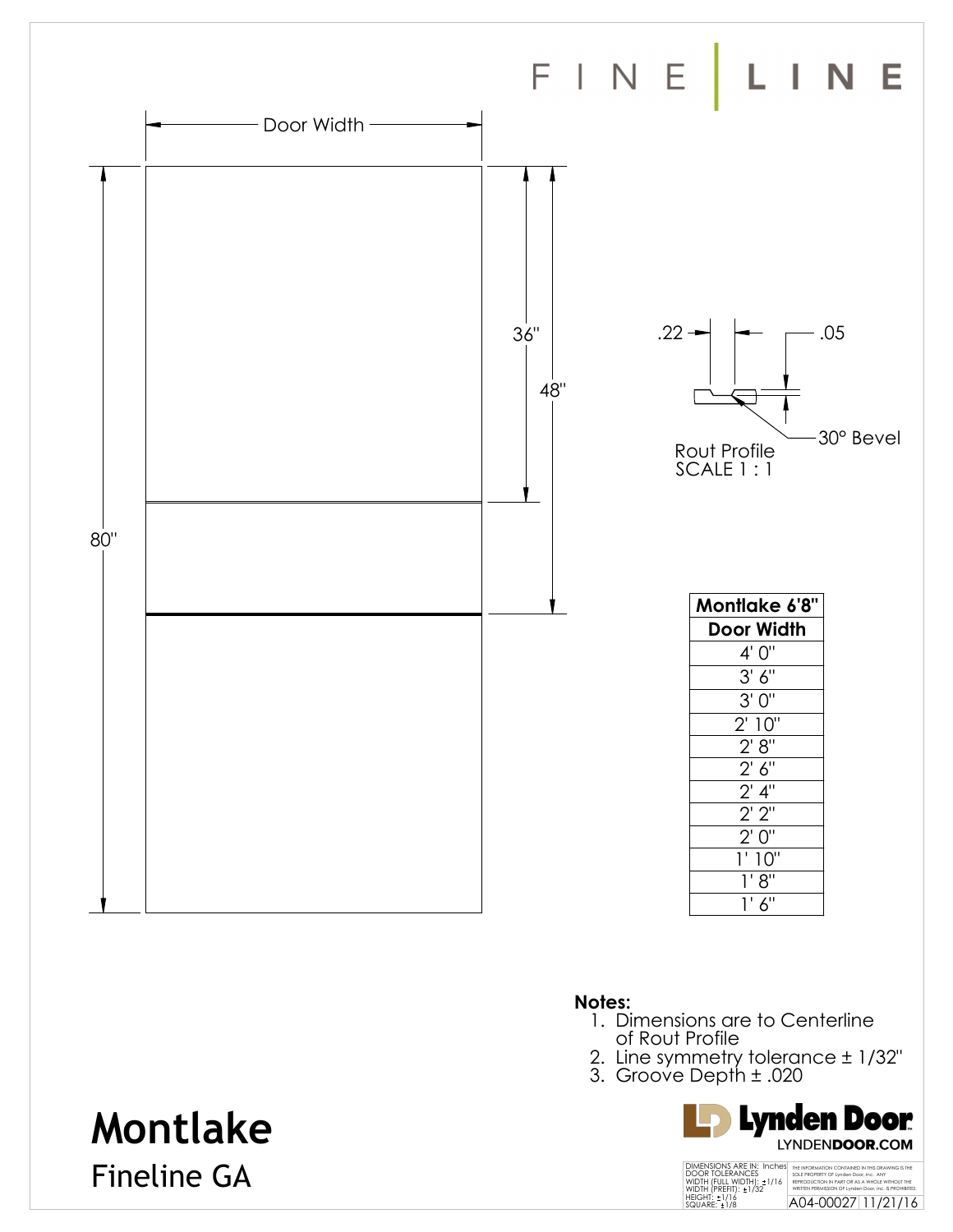

- 1. Dimensions are to Centerline of Rout Profile
- 2. Line symmetry tolerance ± 1/32"
- 3. Groove Depth ± .020



## **Montlake**

Fineline GA